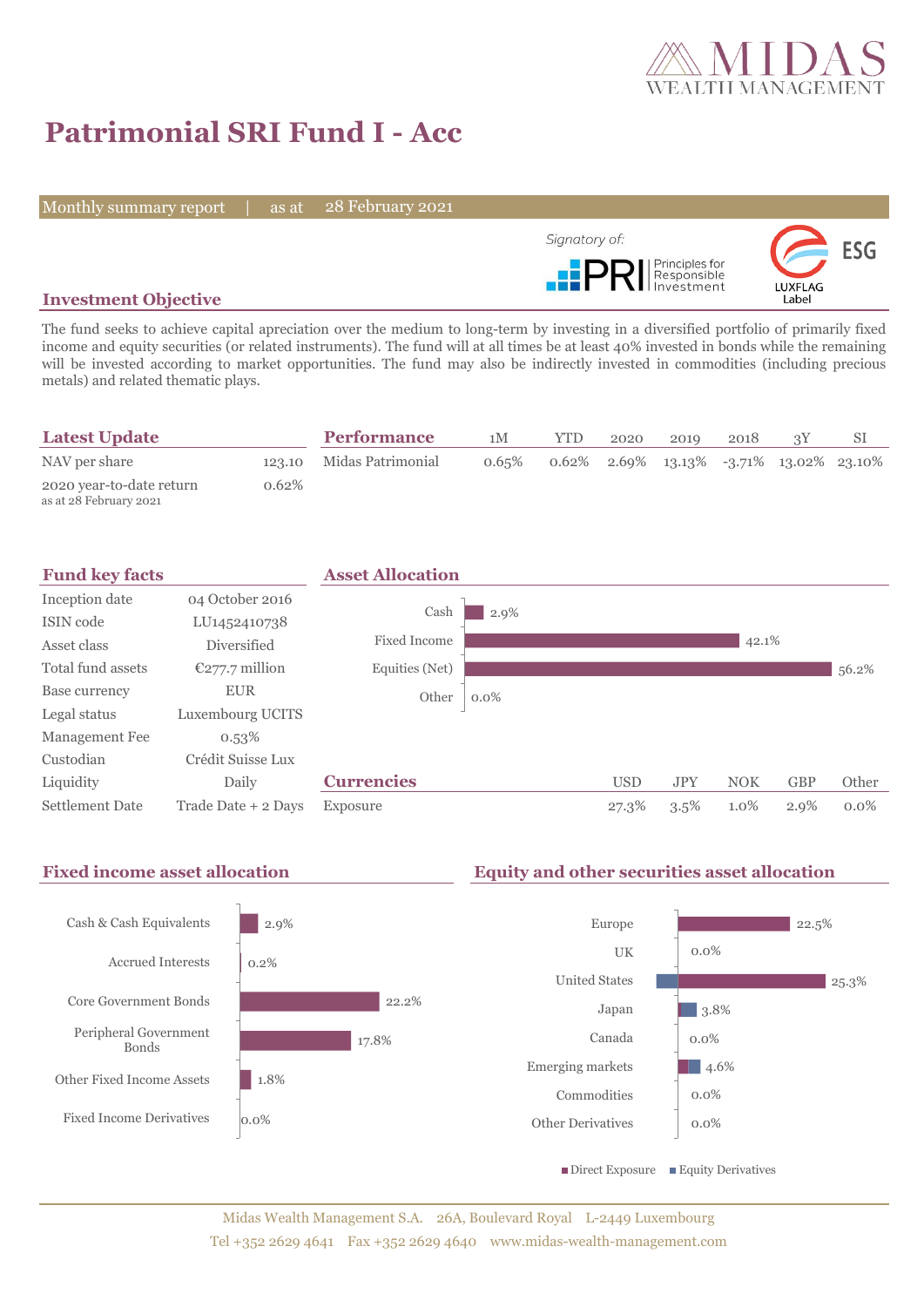

# **Patrimonial SRI Fund I - Acc**

Monthly summary report | as at

28 February 2021

| Top 10 fixed income holdings            | Rating       | Weight  |                       | <b>Fixed income rating breakdown</b> |       |
|-----------------------------------------|--------------|---------|-----------------------|--------------------------------------|-------|
| BTPS: BTPS 0.35 02/01/25                | BBB-         | $3.3\%$ |                       |                                      |       |
| BUNDESSCHATZANW: BKO 0 03/11/22         | <b>AAA</b>   | $2.9\%$ | AAA                   |                                      | 28.1% |
| BTPS: BTPS 1 07/15/22                   | BBB-         | 2.6%    | AA                    | 20.1%                                |       |
| NETHERLANDS GOVT: NETHER 3 1/4 07/15/21 | <b>AAA</b>   | $2.5\%$ | Α                     | $9.4\%$                              |       |
| SPANISH GOV'T: SPGB o 01/31/26          | $BBB+$       | 2.5%    | <b>BBB</b>            |                                      | 34.9% |
| HELLENIC REPUBLI : GGB 4 3/8 08/01/22   | $BB-$        | $2.3\%$ | <b>BB</b>             | 7.6%                                 |       |
| IRISH GOVT : IRISH 1 05/15/26           | $\mathbf{A}$ | 2.1%    | B<br>$0.0\%$          |                                      |       |
| SPANISH GOV'T: SPGB 0.4 04/30/22        | $BBB+$       | 2.0%    | <b>CCC</b><br>$0.0\%$ |                                      |       |
| FRANCE O.A.T.: FRTR 0 02/25/22          | AA           | $2.0\%$ |                       |                                      |       |
| REP OF POLAND: POLAND 0 02/10/25        | $A-$         | 1.8%    | <b>NR</b><br>$0.0\%$  |                                      |       |

| Top 10 equity holdings       | Sector                        | Weight |
|------------------------------|-------------------------------|--------|
| <b>BROADCOM INC</b>          | <b>Information Technology</b> | 2.3%   |
| AMAZON.COM INC               | <b>Consumer Discretionary</b> | 2.2%   |
| ALIBABA GROUP HOLDING-SP ADR | <b>Consumer Discretionary</b> | 2.1%   |
| <b>PROSUS NV</b>             | <b>Consumer Discretionary</b> | 2.0%   |
| PAYPAL HOLDINGS INC          | <b>Information Technology</b> | 1.9%   |
| UNIBAIL-RODAMCO-WESTFIELD    | Real Estate                   | 1.7%   |
| MICROSOFT CORP               | <b>Information Technology</b> | 1.7%   |
| IQVIA HOLDINGS INC           | Health Care                   | 1.7%   |
| <b>ASML HOLDING NV</b>       | <b>Information Technology</b> | 1.6%   |
| AKAMAI TECHNOLOGIES INC      | <b>Information Technology</b> | 1.6%   |

### **Equity sector breakdown**





# **Thematics breakdown Top 5 funds and other holdings**

| iShares STOXX Europe 600 Oil & Gas UCITS 2.3%    |  |
|--------------------------------------------------|--|
| iShares EURO STOXX Banks 30-15 UCITS ET 2.2%     |  |
| iShares S&P 500 Financials Sector UCITS ETI 1.7% |  |
| iShares STOXX Europe 600 Basic Resources I 1.0%  |  |